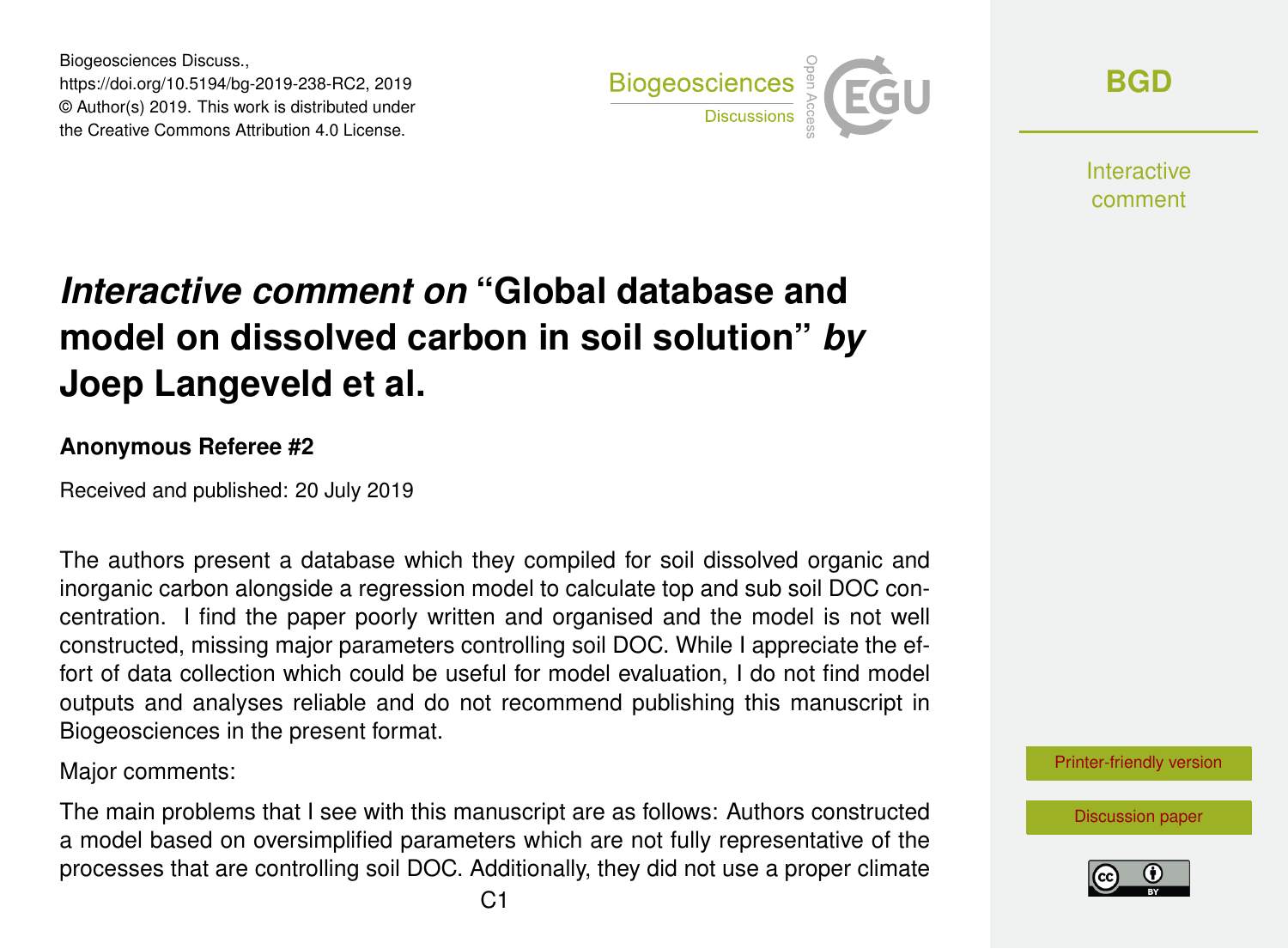data period. Perhaps their model could work in theory, but in this case it has not as can be seen in results. The bright side of this work was the time that authors spent on collecting the measurements from various studies, although most of them were already reported by Camino-Serrano et al. (2014).

Following some major comments:

1) I search the author's name and paper name on PANGAEA.de and I could not find any database or model codes. It will be useful if the authors provide a direct link to such data. However, I extracted the model results from the provided netcdf file attached to this manuscript. First of all, the time dimension in the model output has 7 layers which seem almost identical to me. What are those 7 layers and why are they almost identical?. Secondly, the model output is for 1970 to 2000 while their database is not in this time period. Thirdly, the model outputs are significantly lower than their reported database and previous studies. I get average of 16.5 mg C L-1 (median:13.7) for the topsoil and average of 2.1 mg C L-1 (median: 0.9) at the subsoil layer. This shows the weakness of model in representing the processes which are controlling the DOC concentration (mentioned above).

2) I noticed in your dataset there are many sites that you only have DOC flux reported. If you do not want to analyse this flux, all those sites should be removed from your dataset. Keeping just sites with observed DOC concentrations will leave only 550 measured points where plenty of them have same sample ID. Hence the claim of having 762 entries and 351 sites is not really true for soil DOC. Also 94 points are non-yearly averaged, with at least 40 of them are only once measured. These data should be removed from data analysis as they cannot be representative of a site. The future corrected model should be run again excluding these points and all result should be corrected.

3) I do not see any model vs measurements validation for subsoil.

Comments/Question:

Interactive comment

[Printer-friendly version](https://www.biogeosciences-discuss.net/bg-2019-238/bg-2019-238-RC2-print.pdf)

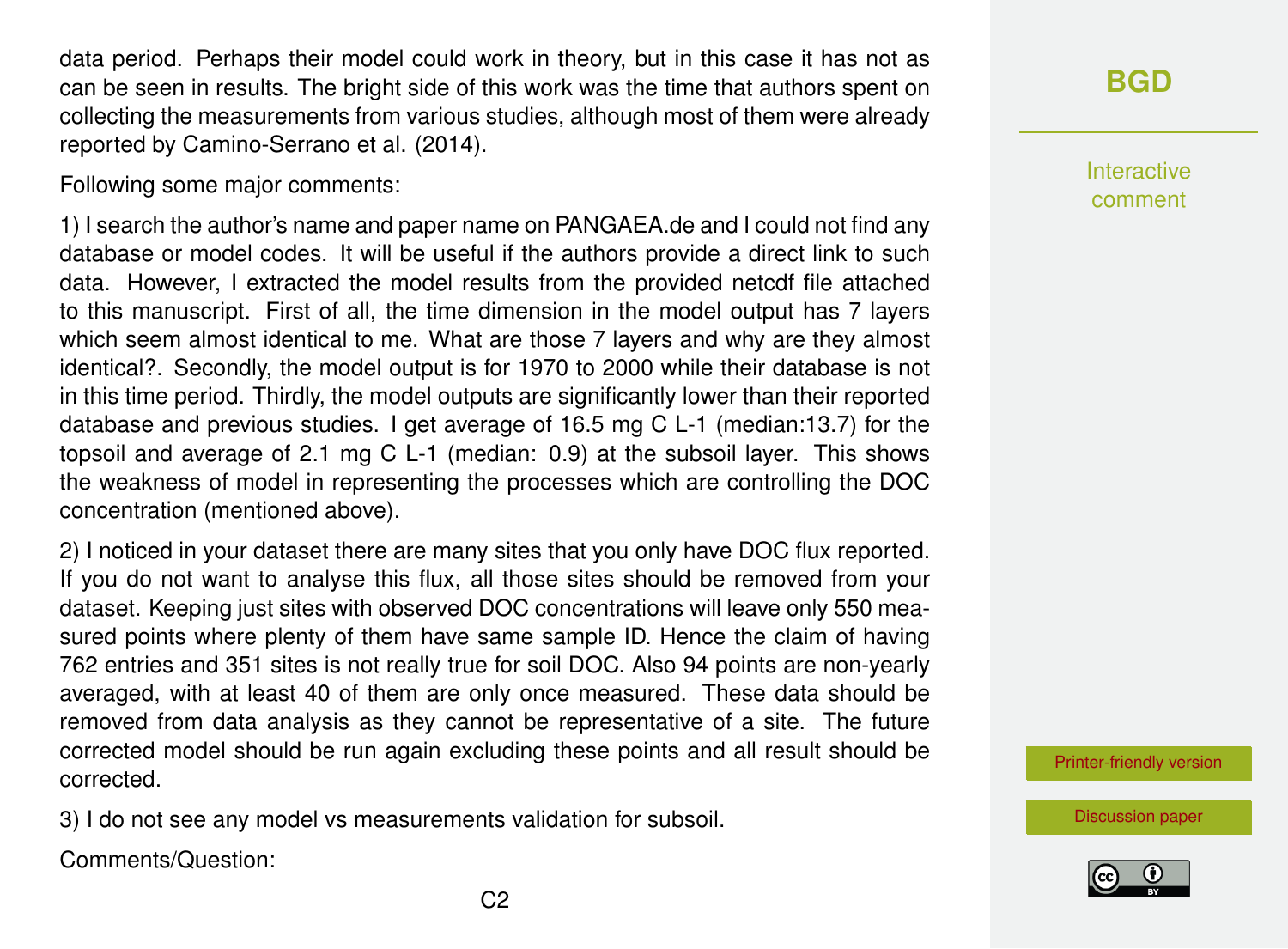p1.l15: 2.9 Pg C yr-1 is not the processed fraction but the terrestrial transported flux.

p1.l18: For the most part, every fraction of terrestrial leached C is missed in previous studies, not only groundwater leaching, leading to overestimation of sink capacity of land (Jackson, Banner, & Jobbágy, 2002; Janssens et al., 2003)

p2.l2: Which fraction of DOC you are talking about? Leached or soil solution?

p2.l5-7: Needs reference.

p2.l8: Not correct. Kalbitz found strong or positive influence of pH and C:N on DOC concentration and no trend/influence on C leaching flux

p2.l11: concentration in soil or leaching flux? Moreover, soil DOC concentration changes within depth regardless of transporting period due to organic matter availability within different soil column (Jobbágy & Jackson, 2000).

p3.l7: remove "on"

p3.l17: Which classification was used for your final modelling?

p3.l23:What do you mean by SI1? give a right address to files in that folder

p3.l25: Subsoil DOC concentration cannot be calculated based on topsoil concentration using only simplified "soil class-dependent decay coefficient". The subsoil DOC concentration, similar to top soil, is mainly controlled by total available SOC not soil class (Jobbágy & Jackson, 2000).

p3.l34: Provide the R script which was used for data analysis

p4.l4: How many sites at the end were used for modelling at the end?

p4.l21: 40 collected samples would be enough for developing a process-based model.

- p4.l25: Explain why you exclude the Histosols
- p4.l27: Explain the reason for the decreasing DOC concentration with depth, e.g. the

Interactive comment

[Printer-friendly version](https://www.biogeosciences-discuss.net/bg-2019-238/bg-2019-238-RC2-print.pdf)

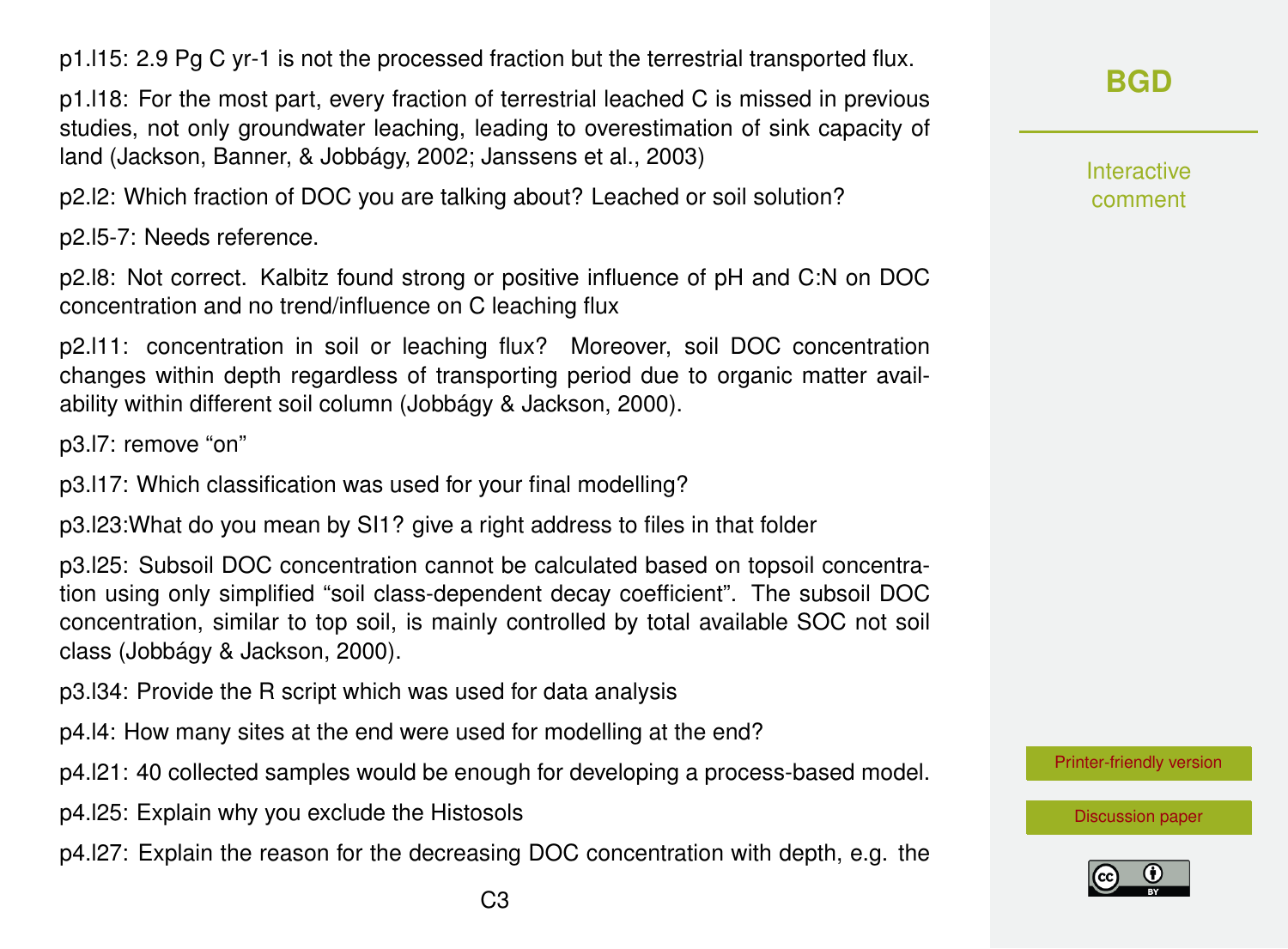top soil concentration is controlled mainly by production, decomposition and leaching of DOC while subsoil concentration is controlled mainly by advection, diffusion and leaching.

p5.l15: The production of DOC and thus its concentration is controlled by factors such as temperature, C:N ratio, vegetation cover, soil moisture and microbial decomposition. I do not see in your model any of these factors directly applied.

p5.l20: Not true. You could use a global data product, for instance for SOC and pH for the points where you do not have the reported values. You cannot omit these parameters when it comes to representation of soil DOC

p5.l22: As I say, you cannot just ignore the soil properties which are directly controlling DOC processes and flux when global products are available that could be used.

p5.l24: soil class cannot solely represent all the physical and chemical characteristics of conditions which influence the soil DOC concentration. You must include environmental parameters such as soil moisture (DeLuca, 1992; Kalbitz, 2000; Lundquist, 1999; Michalzik, 2001), temperature (Michalzik, 1999; Moore, 2008; Raymond, 2010), pH (Fröberg, 2011; Scheel, 2008), C:N and N effect (Gödde, 1996; Kindler et al., 2011) and soil texture (Davidson et al., 2006; Filip, 1971; Sollins, Homann, & Caldwell, 1996; Stotzky, 1967; Vogel et al., 2015) to have a realistic representation of DOC.

p5.l26: You can find HWSD product which reports SOC directly (Nachtergaele et al., 2010).

p5.l26: No you cannot simply represent temperature and moisture condition by climate zones. You have temperature in your data set. Why not use that as a model parameter? and use global products for soil moisture and missing temperature data.

p5.l30: What do you mean by testing? it is not explained in the method. However, you used a dataset from 1961 to 1990 to represent a DOC concentration until year 2000? how did you fill the data from 1990 to 2000?

# **[BGD](https://www.biogeosciences-discuss.net/)**

Interactive comment

[Printer-friendly version](https://www.biogeosciences-discuss.net/bg-2019-238/bg-2019-238-RC2-print.pdf)

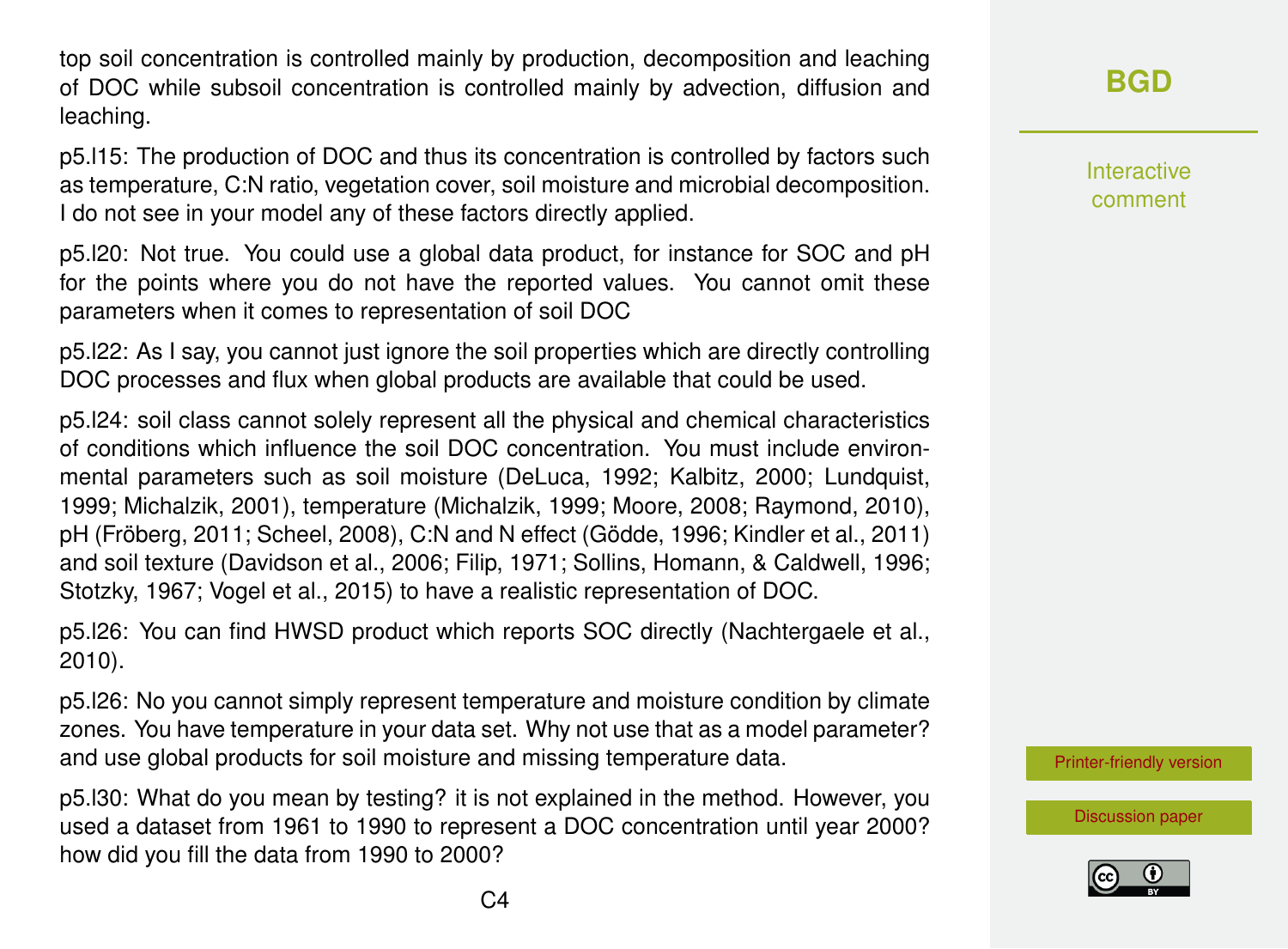p6.l2: As SOC is the main source of soil DOC, all these patterns could be simply explained by SOC distribution in different biomes studied by Jobbágy and Jackson (2000).

p6.l5-11: This belongs to method

p6.l7: You should be careful to not include the above ground or litter DOC measurements in top soil DOC measurements.

p6.l16: The warmer regions, since higher temperature increases the decomposition of DOC, would exhibit lower concentration. But this would not be true in all the cases as the production of DOC can also increase during high temperature (Michalzik et al., 1999) and leaching of DOC out of soil will decrease due to the higher evapotranspiration and reduced soil water (Raymond & Saiers, 2010), resulting in an increase of DOC concentration in some regions. Hence, the authors' model based on climate zones is not valid.

p6.l26: There are many global or regional datasets that you can use for soil texture, SOC and pH.

p6.l27: Where are the results for this statement?

p6.l30: Again, where are the results for this?

p6.l31: First of all this should be in method not result. Secondly, as I mentioned above, you cannot represent correctly the processes which are influencing the soil DOC by these oversimplified factors. I suggest reconsidering your approach. As I see your results Fig.7, your model for topsoil is not capable of capturing properly the measurements at all, low concentration modelled for high measured points and vice versa.

p7. This whole page is poorly written. Back-and-forth between method and some pieces of results, with scattered arguments to support poorly constrained results.

p8. The whole same story defined for the "Top soil" section.

Interactive comment

[Printer-friendly version](https://www.biogeosciences-discuss.net/bg-2019-238/bg-2019-238-RC2-print.pdf)

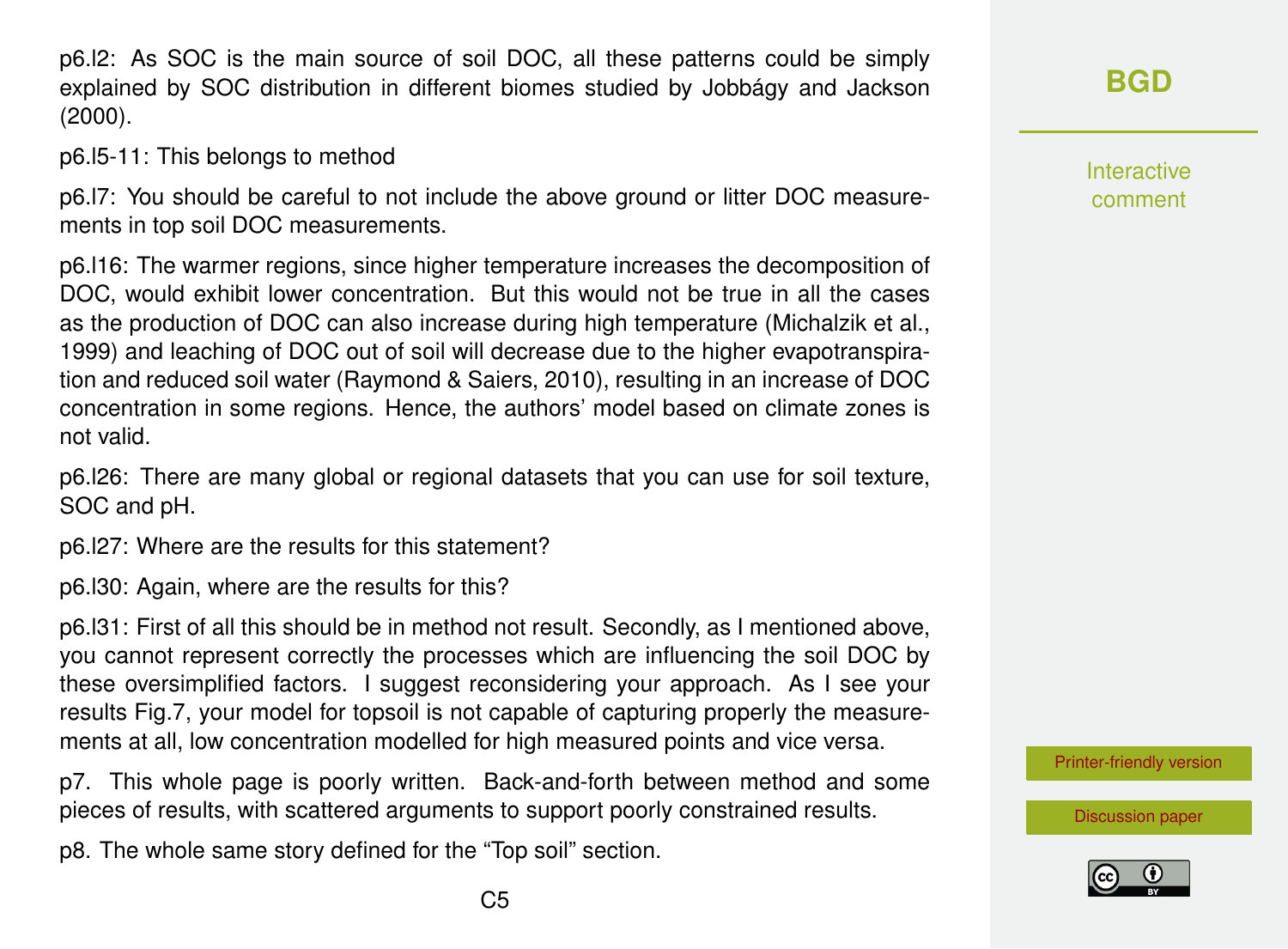p8.l16:32: This all belongs to method not results. However, I am not satisfied that the subsoil concentration can be represented by only a simplified "soil class-dependent decay coefficient" which is not also well explained in this manuscript.

p9. "Application and perspective": There are more parameters that should be included in your model as mentioned above.

p10.l7: No you cannot simply apply the water flux to the soil DOC concentration and get the leaching of DOC as the DOC removal from soil column applies the changes to the other processes involved in production/decomposition of soil DOC, resulting in change of concentration in soil as well.

Reference:

Camino-Serrano, M., Gielen, B., Luysaert, S., Ciais, P., Vicca, S., Guenet, B., ... Janssens, I. (2014). Linking variability in soil solution dissolved organic carbon to climate, soil type, and vegetation type. Global Biogeochemical Cycles, (September 2015), 497–509. https://doi.org/10.1002/2013GB004726.Received

Davidson, E. A., Janssens, I. A., Marks, D., Murdock, M., Ahl, R. S., Woods, S. W., . . . Loffler, J. (2006). Temperature sensitivity of soil carbon decomposition and feedbacks to climate change. Nature, 440(7081), 165–173. https://doi.org/10.1038/nature04514

DeLuca, T. H., Keeney, D. R., & McCarty, G. W. (1992). Effect of freeze-thawevents on mineralization of soil nitrogen. Biol. Fertil. Soils, 14, 116–120. https://doi.org/10.1007/BF00336260

Filip, Z. (1971). Clay Minerals as a Factor Influencing the Biochemical Activity of Soil Microorganisms, 74.

Fröberg, M., Hansson, K., Kleja, D. B., & Alavi, G. (2011). Dissolved organic carbon and nitrogen leaching from Scots pine, Norway spruce and silver birch stands in southern Sweden. Forest Ecology and Management, 262(9), 1742–1747. https://doi.org/10.1016/j.foreco.2011.07.033

**[BGD](https://www.biogeosciences-discuss.net/)**

Interactive comment

[Printer-friendly version](https://www.biogeosciences-discuss.net/bg-2019-238/bg-2019-238-RC2-print.pdf)

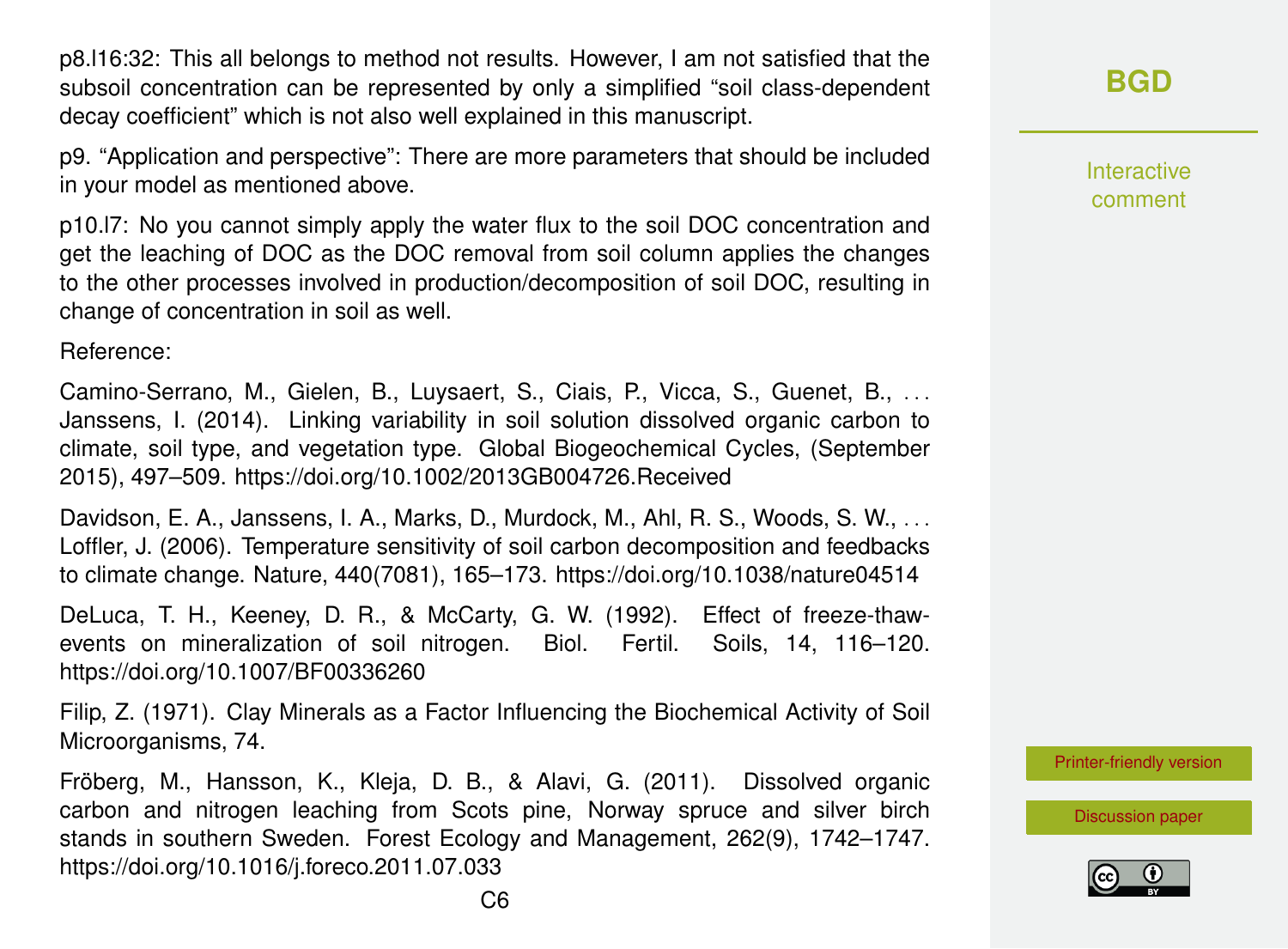Gödde, M., David, M. B., Christ, M. J., Kaupenjohann, M., & Vance, G. F. (1996). Carbon mineralization from the forest floor under red spruce in the northeatern {USA}. Soil Biol. Biochem., 28(9), 1181–1189.

Jackson, R., Banner, J., & Jobbágy, E. (2002). Ecosystem carbon loss with woody plant invasion of grasslands. Nature, 277(July), 623–627. https://doi.org/10.1038/nature00952.

Janssens, I. A., Freibauer, A., Ciais, P., Smith, P., Nabuurs, G., Folberth, G., . . . Dolman, A. J. (2003). Europe ' s Terrestrial Biosphere Anthropogenic CO 2 Emissions. Science, 300(June), 1538–1542. https://doi.org/10.1126/science.1083592

Jobbágy, E. G., & Jackson, R. B. (2000). The vertical distribution of soil organic carbon and its relation to climate and vegetation. Ecological Applications, 10(2), 423–436. https://doi.org/10.1890/1051-0761(2000)010[0423:TVDOSO]2.0.CO;2

Kalbitz, K., Solinger, S., Park, J.-H., Michalzik, B., & Matzner, E. (2000). Controls on the Dynamics of Dissolved Organic Matter in Soils A Review. Soil Science.

Kindler, R., Siemens, J., Kaiser, K., Walmsley, D. C., Bernhofer, C., Buchmann, N., . . . Kaupenjohann, M. (2011). Dissolved carbon leaching from soil is a crucial component of the net ecosystem carbon balance. Global Change Biology, 17(2), 1167–1185. https://doi.org/10.1111/j.1365-2486.2010.02282.x

Lundquist, E. J., Jackson, L. E., & Scow, K. M. (1999). Wet-dry cycles affect dissolved organic carbon in two California agricultural soils. Soil Biology and Biochemistry, 31(7), 1031–1038. https://doi.org/10.1016/S0038-0717(99)00017-6

Michalzik, B., Kalbitz, K., Park, J., Solinger, S., & Matzner, E. (2001). Fluxes and concentrations of dissolved organic carbon and nitrogen–a synthesis for temperate forests. Biogeochemistry, 52, 173–205. Retrieved from http://link.springer.com/article/10.1023/A:1006441620810

Michalzik, B., Michalzik, B., Matzner, E., & Matzner, E. (1999). Dynamics of dis-

Interactive comment

[Printer-friendly version](https://www.biogeosciences-discuss.net/bg-2019-238/bg-2019-238-RC2-print.pdf)

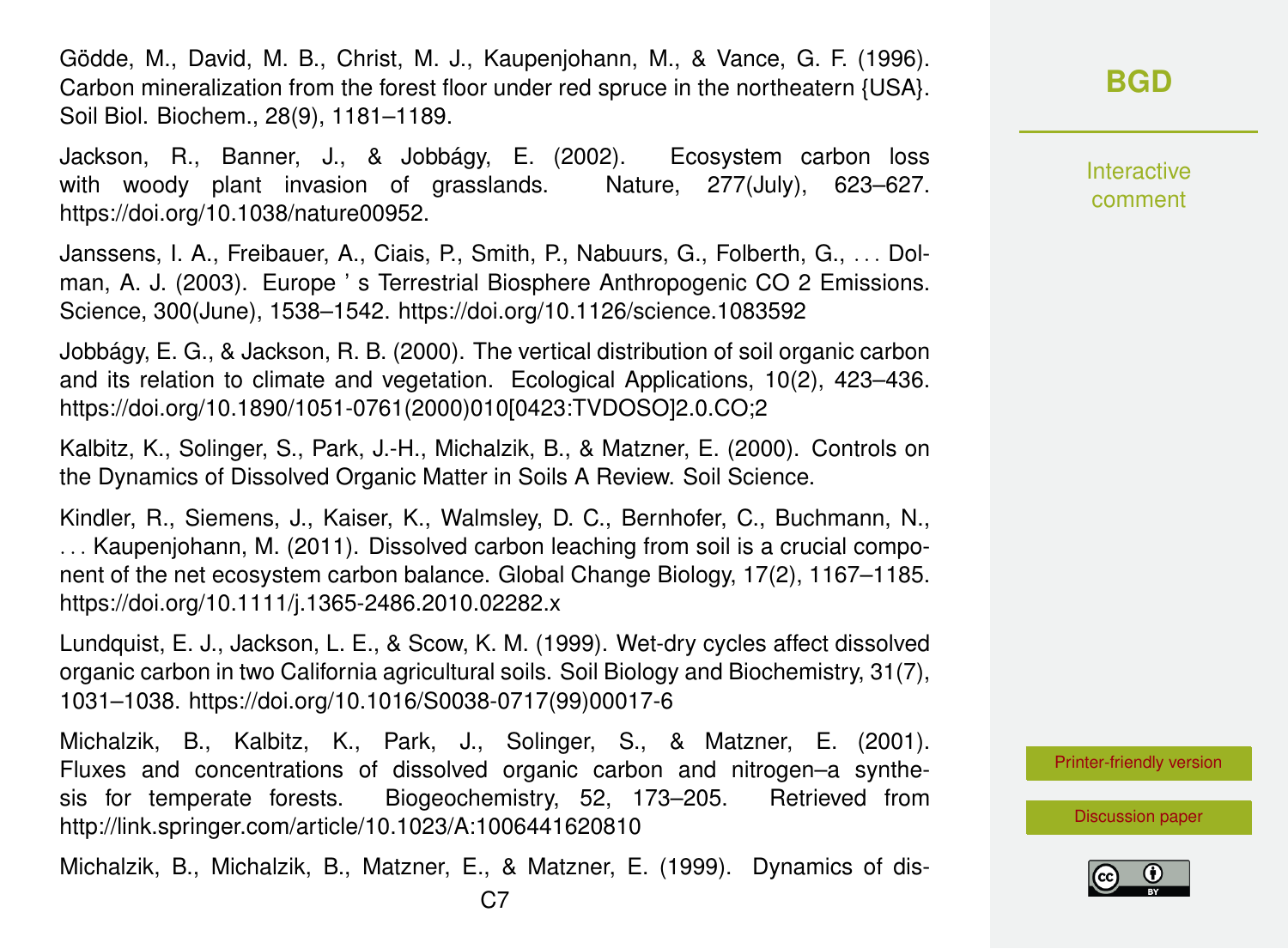solved organic nitrogen and carbon in a Central European Norway spruce .... European Journal of Soil Science, (December), 579–590. https://doi.org/10.1046/j.1365- 2389.1999.00267.x

Moore, T. R., Paré, D., & Boutin, R. (2008). Production of dissolved organic carbon in Canadian forest soils. Ecosystems, 11(5), 740–751. https://doi.org/10.1007/s10021- 008-9156-x

Nachtergaele, F., Velthuizen, H. van, Verelst, L., Batjes, N. H., Dijkshoorn, K., Engelen, V. W. P. van, . . . Montanarela, L. (2010). The Harmonized World Soil Database. Proceedings of the 19th World Congress of Soil Science, Soil Solutions for a Changing World, Brisbane, Australia, 1-6 August 2010, 34–37. https://doi.org/3123

Raymond, P. A., & Saiers, J. E. (2010). Event controlled DOC export from forested watersheds. Biogeochemistry, 100(1), 197–209. https://doi.org/10.1007/s10533-010- 9416-7

Scheel, T., Jansen, B., Van Wijk, A. J., Verstraten, J. M., & Kalbitz, K. (2008). Stabilization of dissolved organic matter by aluminium: A toxic effect or stabilization through precipitation? European Journal of Soil Science, 59(6), 1122–1132. https://doi.org/10.1111/j.1365-2389.2008.01074.x

Sollins, P., Homann, P., & Caldwell, B. a. (1996). Stabilization and destabilization of soil organic matter1.pdf. Geoderma, 74(1–2), 65–105. https://doi.org/10.1016/S0016- 7061(96)00036-5

Stotzky, G. (1967). DIVISION OF ENVIRONMENTAL SCIENCES: CLAY MINERALS AND MICROBIAL ECOLOGY\*,†. Transactions of the New York Academy of Sciences, 30(1 Series II), 11–21. https://doi.org/10.1111/j.2164-0947.1967.tb02449.x

Vogel, C., Heister, K., Buegger, F., Tanuwidjaja, I., Haug, S., Schloter, M., & Kögel-Knabner, I. (2015). Clay mineral composition modifies decomposition and sequestration of organic carbon and nitrogen in fine soil fractions. Biology and Fertility of Soils, **[BGD](https://www.biogeosciences-discuss.net/)**

Interactive comment

[Printer-friendly version](https://www.biogeosciences-discuss.net/bg-2019-238/bg-2019-238-RC2-print.pdf)